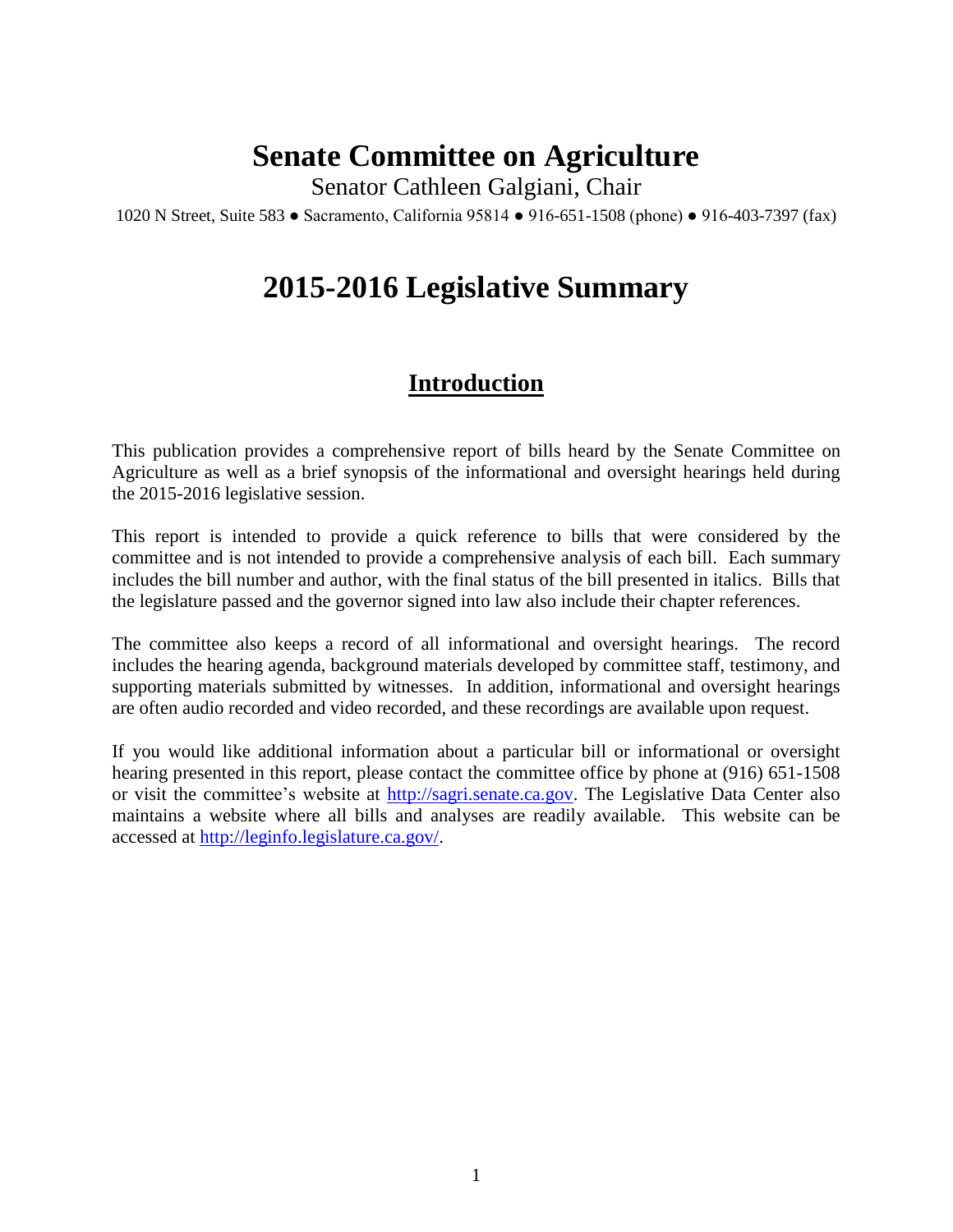# **Senate Bills**

# **SB 27 (Hill) Livestock: use of antimicrobial drugs**

This bill restricts the use of medically important antimicrobial drugs in livestock for specified purposes, requires a veterinarian's prescription or feed directive for use, and eliminates the overthe-counter availability of these drugs; requires the California Department of Food and Agriculture (CDFA), in coordination with federal programs and agencies, to develop a program to track antimicrobial drug use in livestock and the emergence of antimicrobial-resistant bacteria; and requires CDFA to develop antimicrobial stewardship guidelines and best management practices on the proper use of these drugs. *Signed into law. Chapter 758, Statutes of 2015.*

### **SB 65 (Wolk) Food labeling: olive oil**

This bill removes the use of American Viticultural Areas from olive oil labels and instead uses specific regions or estates within California to indicate oil source. This bill requires that olive oil labeled as originating from a specific region of California contain at least 85% oil made from olives grown in that specified region and if labeled from a specific estate, 95% from olives grown on the specified estate. *Signed into law. Chapter 138, Statutes of 2015.*

This bill would have expanded the membership and duties of the California Department of Food and Agriculture's (CDFA) Science Advisory Panel on Environmental Farming to include onfarm practices to reduce greenhouse gas emissions and increase carbon storage in soil. This bill would appropriate \$25 million from the Greenhouse Gas Reduction Fund to CDFA for the establishment of a new grant program to support these activities. This bill would also appropriate 2% of the proceeds from this fund to the Strategic Growth Council's Sustainable Agricultural Lands Conservation Program to also address on-farm reductions of greenhouse gases and increased carbon storage. *Held in the Assembly Appropriations Committee.*

# **SB 699 (McGuire) Food banks: Food Bank Advisory Committee**

This bill would have expanded the duties of the Food Bank Advisory Committee and would have provided clarifying and nonsubstantive changes. *Died in the Senate Committee on Agriculture.*

# **SB 740 (McGuire) California Marketing Act of 1937: marketing orders: notice**

This bill would have required the secretary of the California Department of Food and Agriculture to post on the department's internet website any specified changes to a marketing order or marketing agreement. *This bill was withdrawn from the Senate Committee on Agriculture after amendments removed all agriculture-related provisions.* 

**SB 367 (Wolk) Agricultural lands: greenhouse gases**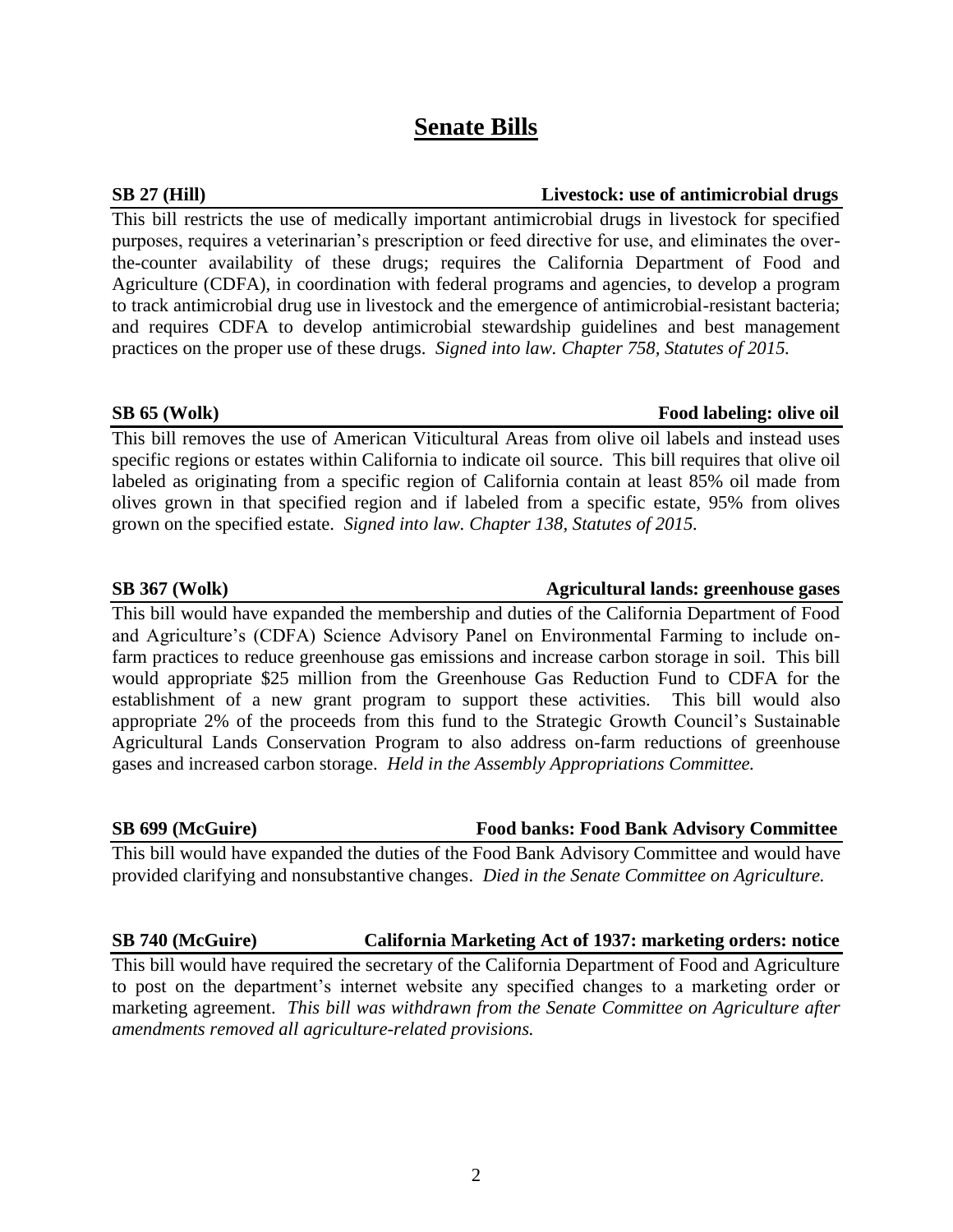### **SB 746 (Wolk) voting members: chair of advisory committee**

This bill changes the chair of the advisory committee from an ex-officio member to a voting member on the Olive Oil Commission of California Board of Directors. This bill also requires the chair of the advisory committee to designate an alternate to serve in the chair's absence. *Signed into law. Chapter 278, Statutes of 2016.*

**SB 770 (Mendoza) Department of Food and Agriculture: medicated feed**

This bill requires the California Department of Food and Agriculture to continue to be the primary regulatory agency responsible for regulating medicated feed. *Signed into law. Chapter 806, Statutes of 2015.*

# **Agricultural pest control: SB 822 (Roth) citrus disease prevention: monthly assessment**

 **Olive Oil Commission of California:**

This bill increases the maximum monthly citrus assessment fee from \$0.09 to \$0.12 per 40 pound carton. *Signed into law. Chapter 279, Statutes of 2016.*

# **SB 961 (McGuire) Secretary of Food and Agriculture: fiscal duties: collection**

This bill would have increased from \$5 to \$25 the amount considered too small to justify the cost of its collection by the California Department of Food and Agriculture. *No hearing requested by author. Died in the Senate Committee on Agriculture.*

**SB 1247 (Jackson) Agricultural innovation zones: voluntary incentive program**

This bill would have required the Department of Pesticide Regulation to establish, in consultation with the California Department of Food and Agriculture, a voluntary incentive program for farmers who utilize environmental farming practices within an "agricultural innovation zone," as defined. This bill would have required at least 50% of any funding made available to be given to projects that avoid applications of pesticides other than those approved for use in organic production. *Hearing canceled at the request of the author. Died in the Senate Committee on Agriuclture.*

**SB 1270 (Galgiani) Diseased animals and poultry: regulation: fee schedule**

This bill authorizes the California Department of Food and Agriculture to establish a fee schedule to recover the reasonable costs associated with animal health services that do not provide a benefit beyond the payer. *Signed into law. Chapter 309, Statutes of 2016.*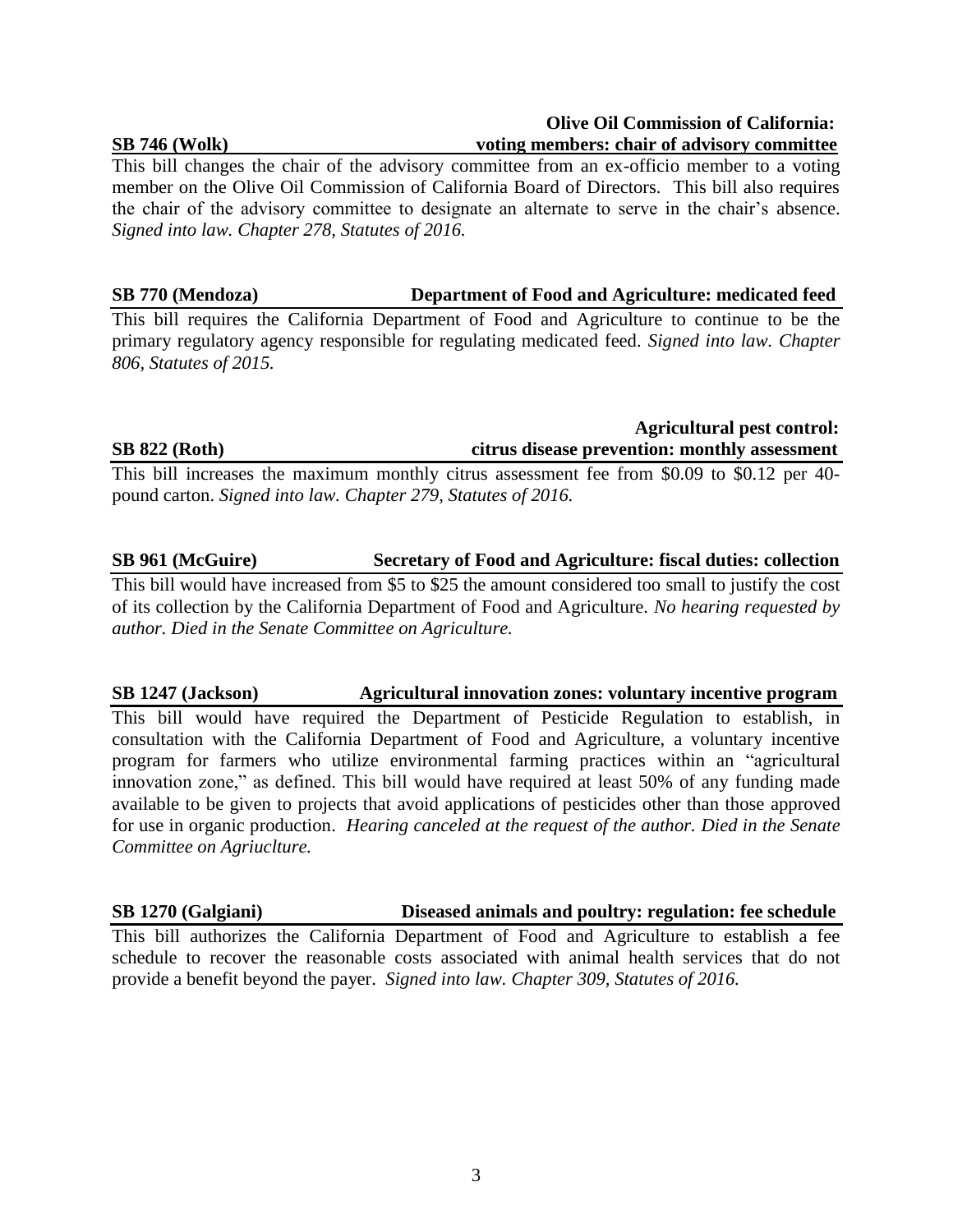### **SB 1350 (Wolk) Agricultural lands: greenhouse gases: Healthy Soils Program**

This bill would have increased the Scientific Advisory Panel on Environmental Farming from five to seven members and require one member to have on-farm experience using management practices that reduce greenhouse gas (GHG) emissions and/or sequester carbon; would have required the California Department of Food and Agriculture (CDFA) to establish and oversee a Healthy Soils Program that would provide incentives to farmers whose management practices contribute to healthful soils and result in net long-term, on-farm GHG benefits; would have allocated \$20 million from the Greenhouse Gas Reduction Fund to CDFA to support the Healthy Soils Program. *Held in the Senate Appropriations Committee.*

# **SB 1354 (Galgiani) Agricultural pest control: Asian citrus psyllid: Huanglongbing**

This bill would have required the California Department of Food and Agriculture, upon appropriation specifically for this purpose, to support research activities relating to Asian citrus psyllid (ACP) and Huanglongbing (HLB) and to work with specified stakeholders to establish a process for voluntary tracking of best practices to manage ACP-infested and HLB-infected groves. The information collected would have been used to establish recommended management protocols based on best available science and treatment outcomes. This bill contained an urgency clause. *Held in the Assembly Appropriations Committee.*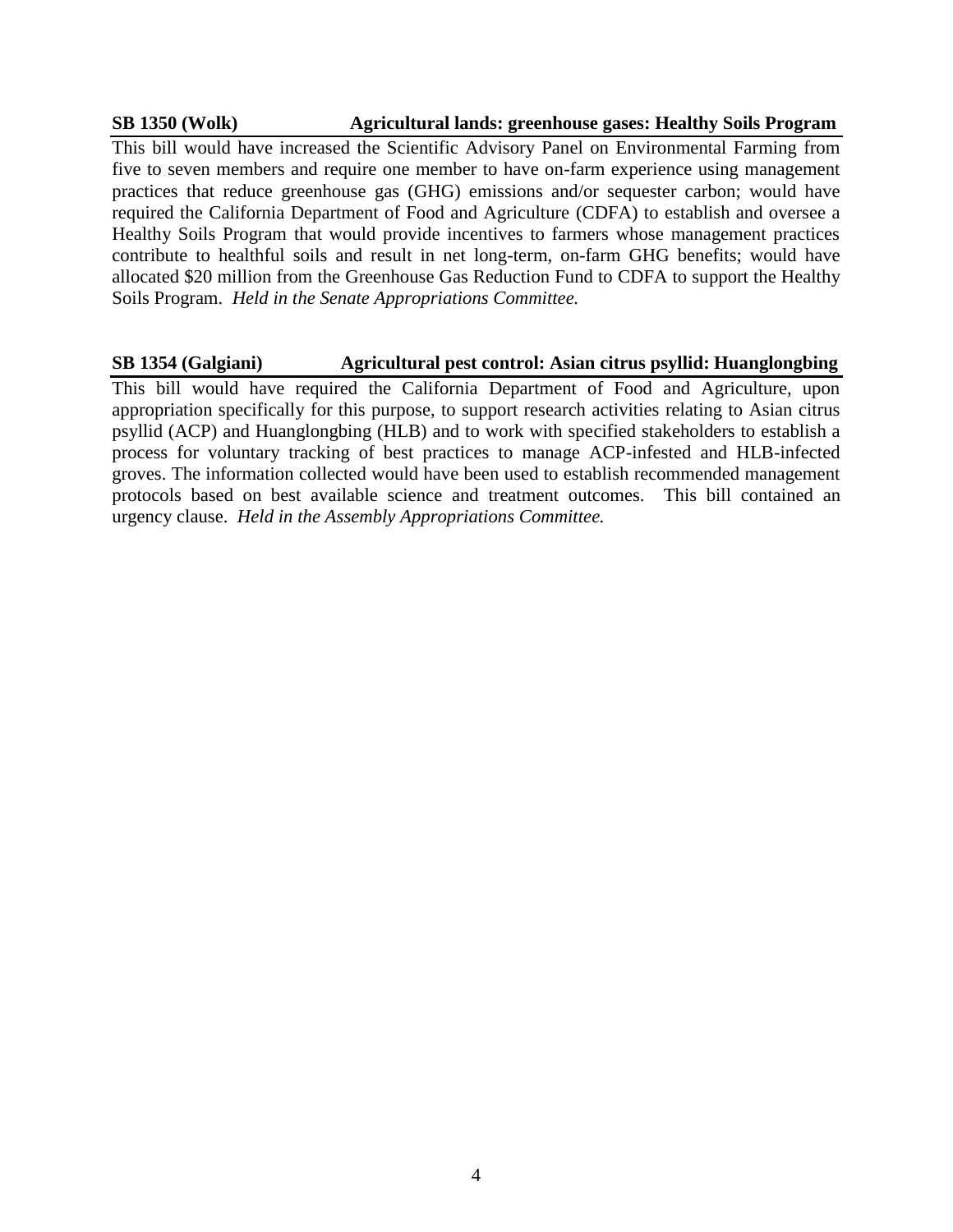# **Assembly Bills**

# **AB 20 (Alejo) Undocumented workers: California Agricultural Act**

This bill would have enacted the California Agricultural Act to create a model program to provide undocumented agricultural employees with a permit to work and live in California and would have directed the state Employment Development Department and the California Department of Food and Agriculture to convene a working group to consult with the federal government and other stakeholders on how to best implement this program. *Held in the Senate Appropriations Committee.*

# **AB 264 (Dahle) Farm products: processors: produce dealers: seeds**

This bill removes seeds from the definition of "farm product" under market enforcement provisions regarding produce dealers, thus removing seed dealers from these provisions. This bill retains a provision regarding the use of product liens for seed owned and grown by a seed producer and sold to a seed dealer under contract. This bill adds to the California Seed Law the authority for the California Department of Food and Agriculture to establish methods and procedures to settle disputes regarding financial terms and lack of payment by a seed dealer to a seed grower. *Signed into law. Chapter 294, Statutes of 2015.* 

# **AB 315 (Bigelow) Fairs: annual reports and expenditures**

This bill would have repealed the requirement that the California Department of Food and Agriculture spend \$100,000 for specified exhibits located at the fair and \$15,000 for a conference of fair exhibit judges. *This bill was later amended and all agriculture-related provisions removed.*

# **AB 629 (Perea) Market milk: stabilization and marketing plans: minimum prices**

This bill would have required the secretary of the California Department of Food and Agriculture to ensure that milk producers and handlers receive a notice of monthly milk component prices. *The author resigned and the bill was returned to Rules Committee where subsequent amendments removed all agriculture-related provisions.* 

# **AB 655 (Quirk) Rendering: inedible kitchen grease: registration fee: additional fees**

This bill increases the registration fee and other fees charged by the California Department of Food and Agriculture to cover administrative costs associated with the transportation of inedible kitchen grease and authorizes the department to raise specified fees only upon recommendation of the Rendering Industry Advisory Committee. *Signed into law. Chapter 286, Statutes of 2016.*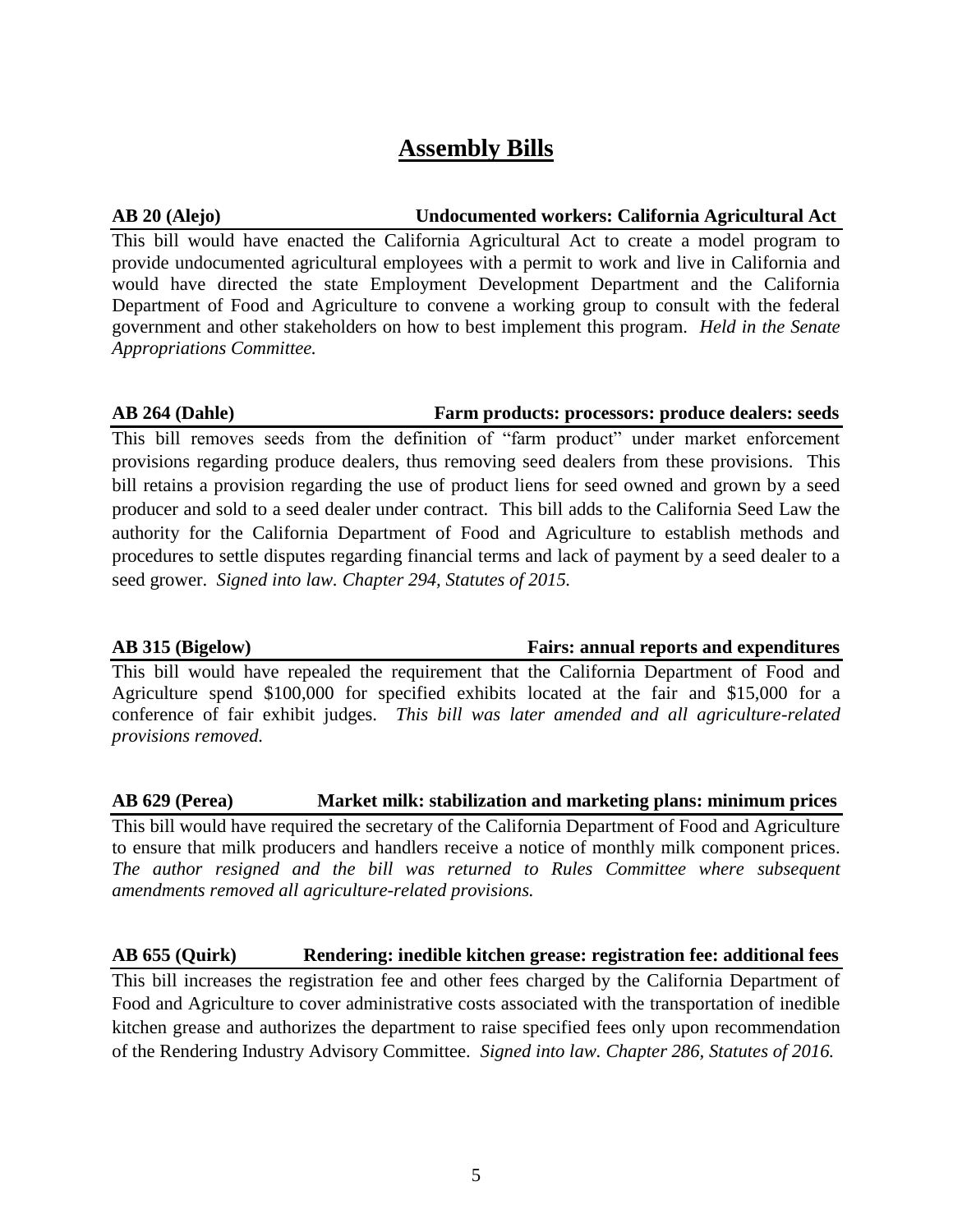# **AB 689 (Dodd) Marketing of eggs: violations: administrative and civil penalties**

This bill authorizes the California Department of Food and Agriculture (CDFA) to refuse to issue, or suspend or revoke, an egg handler or egg producer certificate of registration, as specified; authorizes CDFA to adopt regulations to classify egg marketing violations and increase the maximum civil penalty from \$1,000 to \$10,000; and authorizes CDFA and county agricultural commissioners, in lieu of prosecution, to levy an administrative penalty, as specified. *Signed into law. Chapter 302, Statutes of 2015.*

This bill exempts cattle from brand inspection when sold or ownership is transferred when all of the following apply: the entity with a controlling interest does not change, the cattle remain within California or the point-of-origin inspection area, and the cattle are associated with a registered brand or dairy exemption number. This bill also increases specified related fees for brand registration and cattle inspection by approximately 20%. *Signed into law. Chapter 406, Statutes of 2015.* 

# **AB 751 (Cooper) Vertebrate pest control research: repeal extension**

This bill extends the repeal date for provisions relating to vertebrate pest control from January 1, 2016 to January 1, 2026. *Signed into law. Chapter 372, Statutes of 2015.* 

# **AB 761 (Levine) Carbon sequestration: working lands**

This bill would have defined "carbon farming" and "working lands" and would have required the California Department of Food and Agriculture to establish, should moneys be appropriated, a grant program to fund projects on working lands that increase carbon sequestration and greenhouse gas emission reductions. *Held in the Senate Appropriations Committee.*

# **AB 862** (Agriculture Committee) Agriculture

This bill makes clarifying and substantive changes to the Food and Agricultural Code in regards to citrus pest and disease prevention expenditure reimbursements and adds "cultivated mushrooms" and "herbs" to the list of products that cannot be sold in areas in proximity to a certified farmers' market. *Signed into law. Chapter 374, Statutes of 2015.*

This bill changes the membership and district reapportionment of the California Avocado Commission; requires the secretary of the California Department of Food and Agriculture to hold a referendum vote to include salmon handlers on the California Salmon Council (CSC), as specified; and provides for CSC implementation procedures, membership, and other conforming changes should the referendum affirm handler participation. *Signed into law. Chapter 307, Statutes of 2015.*

# **Agriculture: California Avocado AB 958 (Agriculture Committee) Commission: California Salmon Council**

# **AB 732 (Cooper) Cattle protection: brands: inspection: fees**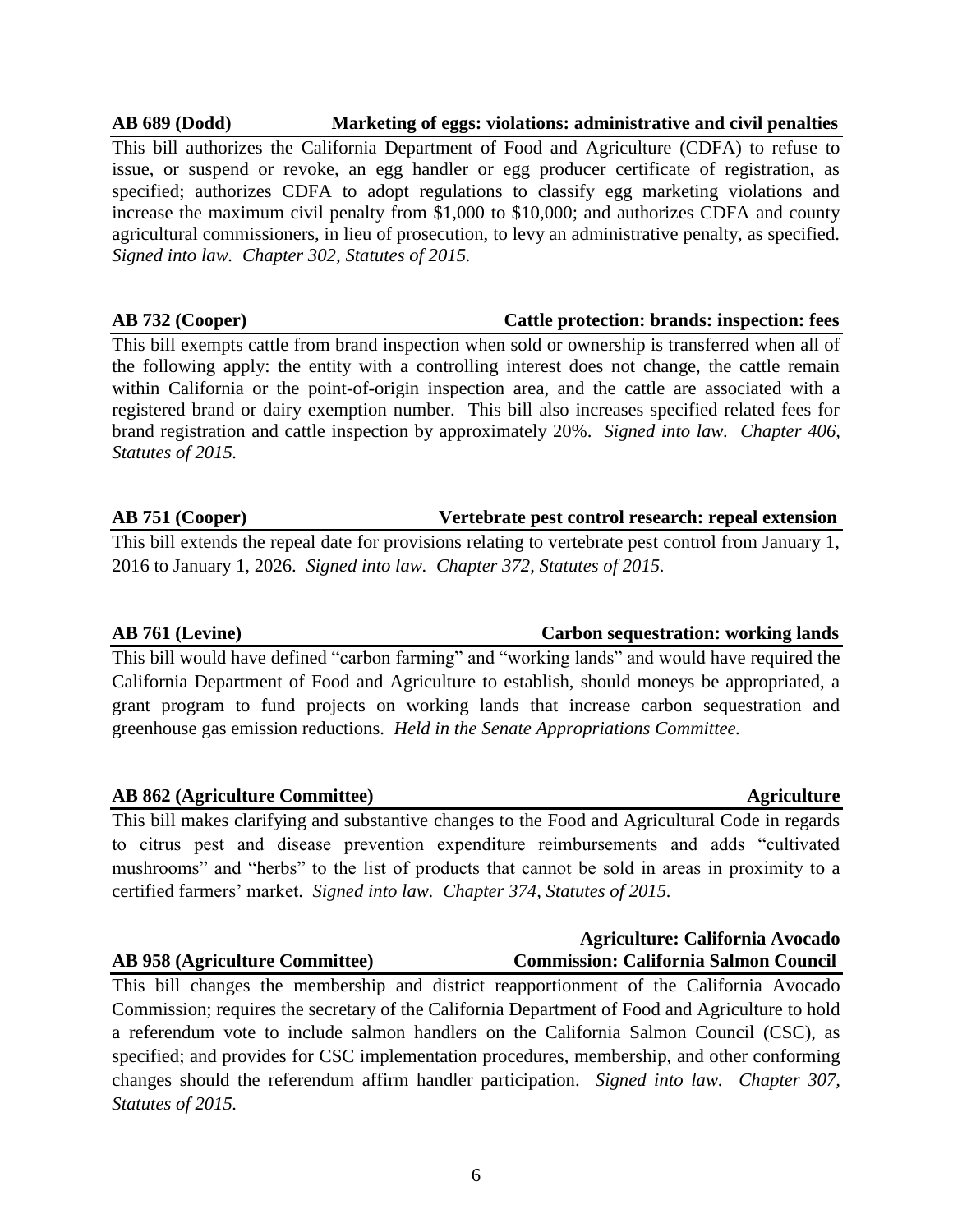# **AB 1039 (Agriculture Committee) administrative penalty: filing of final judgment**

This bill removes the authority of the California Department of Food and Agriculture (CDFA) to levy a civil penalty against a person in violation of provisions relating to fertilizer and instead authorizes CDFA to levy an administrative penalty. This bill authorizes CDFA to file the department's final decision directing payment of an administrative penalty and, if applicable, an order denying a petition for a writ of administrative mandamus with the county court clerk who shall enter judgment immediately and at no cost. *Signed into law. Chapter 227, Statutes of 2015.*

# AB 1135 (Agriculture Committee) **Agricultural products** Agricultural products

This bill would have reimbursed the secretary of the California Department of Food and Agriculture for all, rather than only reasonable, expenditures incurred in carrying out duties in regards to citrus pest and disease prevention and would have added "cultivated mushrooms" and "herbs" to the list of products that cannot be sold in areas in proximity to a certified farmers' market. *This bill was withdrawn from the Senate Committee on Agriculture after amendments removed all agriculture-related provisions.*

This bill requires the Department of Fish and Wildlife to consider authorizing, rather than permitting, apiculture on department-managed wildlife areas; allows the department to temporarily authorize the placement of beehives on these lands through simple lease or permit agreements that are not subject to competitive bidding; and makes findings and declarations. This bill contains an urgency clause. *Signed into law. Chapter 380, Statutes of 2015.*

# **AB 1321 (Ting) Nutrition Incentive Matching Grant Program**

This bill establishes the Nutrition Incentive Matching Grant Program in the Office of Farm to Fork within the California Department of Food and Agriculture to encourage the purchase and consumption of fresh fruits, nuts, and vegetables by connecting farmers with food assistance recipients. *Signed into law. Chapter 442, Statutes of 2015.*

# **AB 1363 (Salas) Animals: estrays: alpacas, llamas, and goats**

This bill adds alpacas, llamas, and goats to the definition of "estray"; adds sheep, swine, alpacas, llamas, and goats to the list of animals that require a poundkeeper or public animal control agency or shelter to immediately notify the secretary of the California Department of Food and Agriculture (CDFA) upon impoundment; and requires CDFA to take possession of that animal. *Signed into law. Chapter 444, Statutes of 2015.*

# **AB 1259 (Levine) Bees: apiculture: state-owned lands**

 **Fertilizing materials: violations:**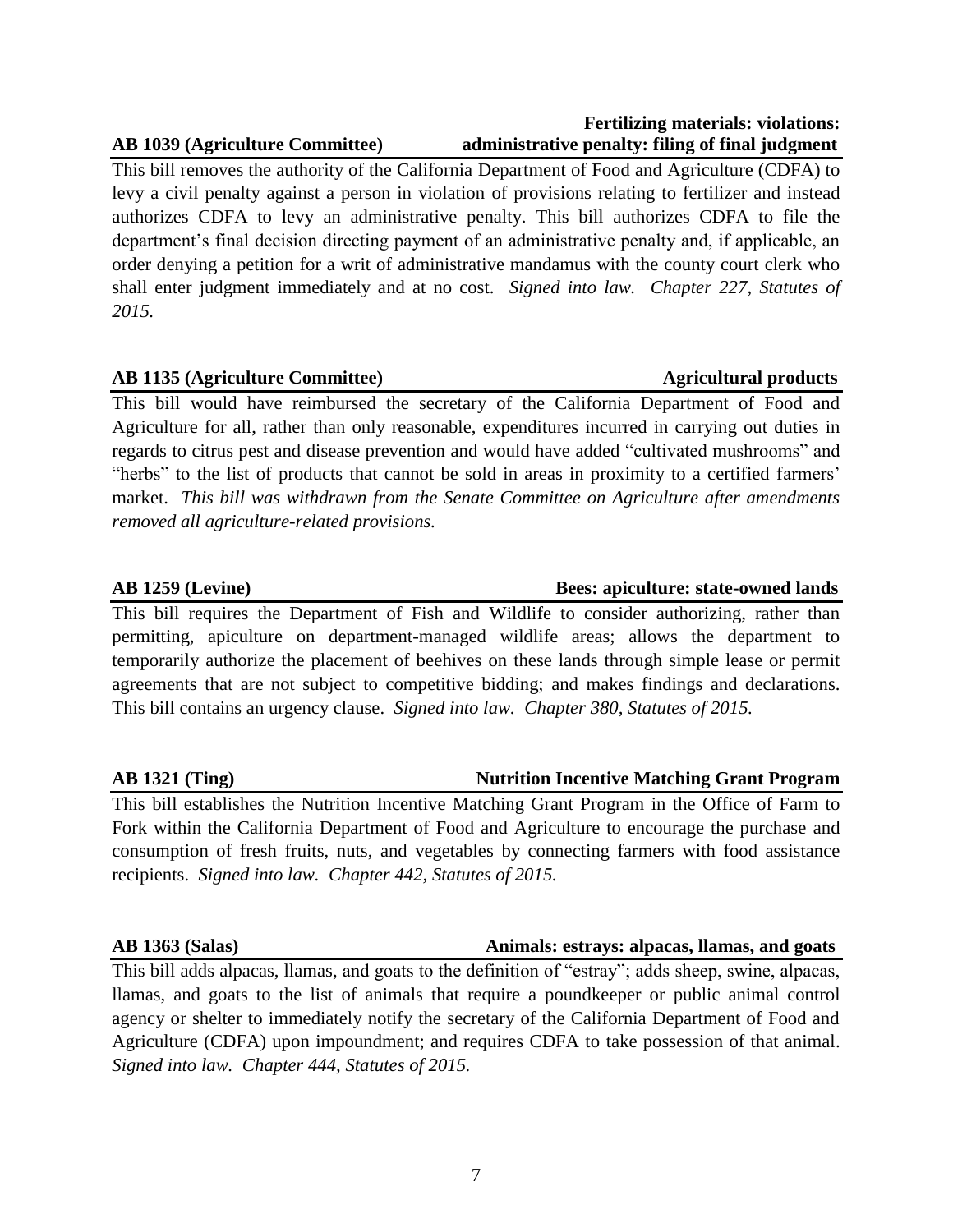# **AB 1810 (Levine) California Seed Law: exclusions: noncommercial seed sharing**

This bill defines "noncommercial seed sharing activity" and requires entities participating in these activities to notify the California Department of Food and Agriculture (CDFA); authorizes CDFA to post information on its website regarding noncommercial seed sharing activities; declares that the California Seed Law is intended to support noncommercial seed sharing; and exempts seed distributed or received by noncommercial seed sharing activities from seed labeling requirements. *Signed into law. Chapter 259, Statutes of 2016.*

# **AB 1811 (Dodd) Fertilizer: organic input material: registration: inspections**

This bill authorizes the California Department of Food and Agriculture to develop a new schedule for organic input material label registrations; authorizes provisional label registrations, as specified; prioritizes inspections for high-risk products and manufacturers; and authorizes the department to determine whether a fertilizer material is mislabeled, as specified. *Signed into law. Chapter 448, Statutes of 2016.*

This bill recasts and revises the California Organic Products Act of 2003; revises the composition of the California Organic Products Advisory Committee; revises registration fee payment tiers based on gross product sales; revises required information provided during registration and for recordkeeping; and makes technical and conforming changes. *Signed into law. Chapter 403, Statutes of 2016.*

# **AB 1894 (Agriculture Committee) Food and agriculture: omnibus bill**

This bill updates frozen dairy dessert food safety requirements to incorporate new technologies; clarifies the authority of the California Department of Food and Agriculture Dairy Marketing Branch to fund educational and research activities; aligns citrus handler assessment fee due dates; deletes term limits for members of the California Sheep Commission; and clarifies Williamson Act contracted land cancellation values and fees. *Signed into law. Chapter 260, Statutes of 2016.*

# **AB 1976 (Irwin) and promotional boards, councils, and commissions**

This bill exempts specified agricultural marketing and promotional advisory boards, commissions, and councils from the Bagley-Keene Open Meeting Act requirement that each teleconference location be identified. This bill also reduces the number of handler members on the California Avocado Commission and makes other changes and requirements regarding commission membership, definitions, and time permitted to submit information to the California Department of Food and Agriculture. *Signed into law. Chapter 451, Statutes of 2016.*

# **AB 1826 (Stone) Organic products**

**Food and agriculture: marketing advisory**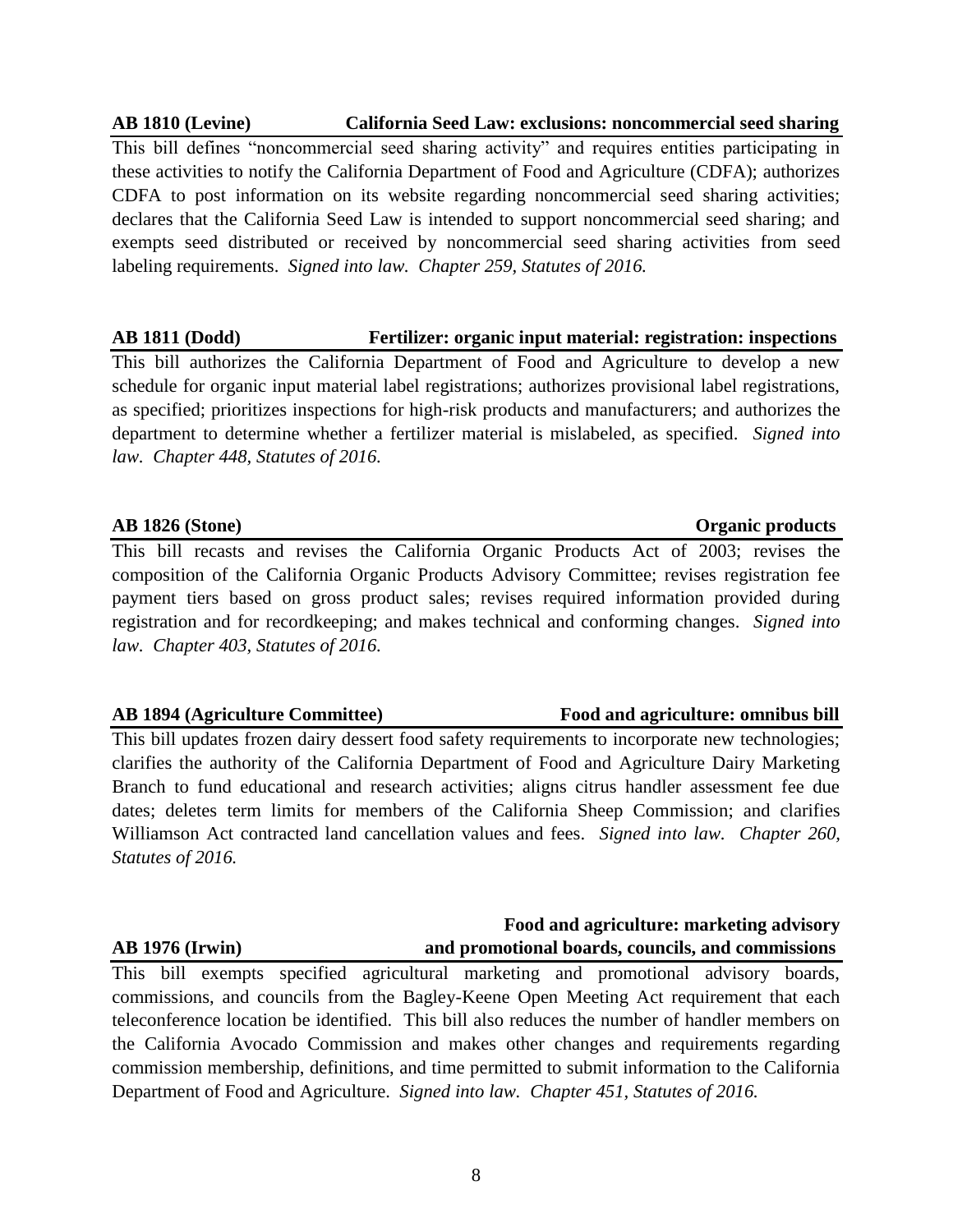## **AB 2074 (Rodriguez) Fairs: credential and courtesy pass admissions**

This bill would have repealed the requirement that fairs annually report to the California Department of Food and Agriculture the total number of credential and courtesy pass admissions issued and honored at the fair. *No hearing requested by author. Died in the Senate Committee on Agriculture.*

### **AB 2324 (Eggman) Certified farmers' markets**

This bill adds "raw sheared wool" to the list of products that can be sold at a certified farmers' market (CFM); states the intent of the Legislature that the California Department of Food and Agriculture endeavor to keep CFM administrative costs to a minimum; and states that CFM operators may create and keep vendor marketing records containing additional information other than what is required by law or regulation and may contractually require vendors to provide this information in order to sell at the market. *Signed into law. Chapter 384, Statutes of 2016.*

This bill decreases the minimum number of required meetings of the Livestock Identification Advisory Board from once every three months to twice annually. *Signed into law. Chapter 200, Statutes of 2016.*

This bill would have authorized the Seed Advisory Board to make recommendations to the secretary of the California Department of Food and Agriculture to assess alfalfa seed sold in this state to fund research to benefit the alfalfa forage industry; would have authorized the board to assess alfalfa hay producers up to \$0.10 per pound of alfalfa seed sold by the producer; and, upon recommendation of the Seed Advisory Board, would have established an alfalfa seed subcommittee, as specified. *Hearing canceled at the request of the Author. Died in the Senate Committee on Agriculture.*

# **AB 2511 (Levine) Fertilizing materials: auxiliary soil and plant substances: biochar**

This bill clarifies that "biochar" is a soil amendment that is included in the definition of "auxiliary soil and plant substance" and, therefore, subject to licensing and labeling laws, and defines "biochar" to mean materials derived from thermochemical conversion of biomass in an oxygen-limited environment containing at least 60 percent carbon. *Signed into law. Chapter 331, Statutes of 2016.*

# **AB 2483 (Agriculture Committee) Livestock Identification Advisory Board**

# **Seed Advisory Board: alfalfa seed subcommittee: AB 2504 (Agriculture Committee) assessments: alfalfa hay producers**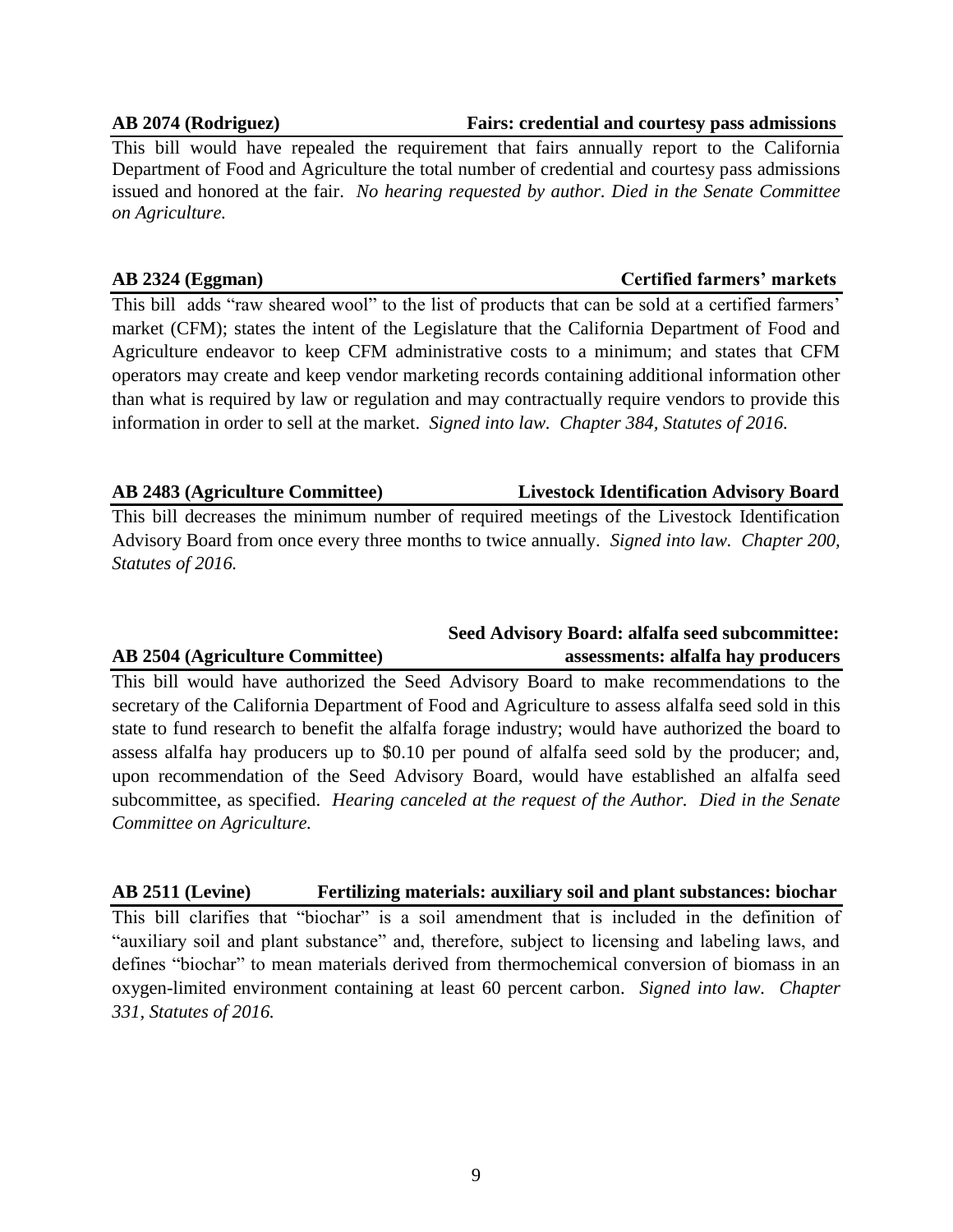This bill creates a Type 1C, or "specialty cottage," medical marijuana cultivator license. *Signed into law. Chapter 827, Statutes of 2016.*

This bill would have defined "veteran farmer or rancher" and would have required by July 1, 2017, state departments to develop the New Veteran Farmer and Rancher Outreach and Assistance Plan to inform veterans in California about agricultural education, training, and assistance programs available through government agencies or other public or private resources. *Held in the Senate Appropriations Committee.*

# **AB 2635 (Agriculture Committee) Public health: food access**

This bill extends the operation and repeal dates for provisions of the California Healthy Food Financing Initiative until July 1, 2023, and January 1, 2024, respectively. *Signed into law. Chapter 394, Statutes of 2016.*

# **AB 2716 (Dodd) and poultry plants: licensing and inspectors**

This bill extends, until January 1, 2022, the licensing fees for livestock and poultry meat inspectors, livestock meat processing inspectors, and livestock processing facilities, slaughterhouses, and poultry plants, as specified. *Signed into law. Chapter 247, Statutes of 2016.*

# **AB 2888 (Agriculture Committee) State supported fairs: food and fiber exhibits**

This bill would have authorized rather than required the secretary of the California Department of Food and Agriculture to spend up to \$100,000 for specified exhibits located at the fair and would have authorized rather than required the secretary to provide for a conference of fair judges. *This bill was withdrawn from the Senate Committee on Agriculture after amendments removed all agriculture-related provisions.*

### **Medical cannabis: AB 2516 (Wood) state cultivator license types: specialty cottage type**

# **AB 2574 (Chavez) Veteran farmers and ranchers**

 **Meat processing establishment, custom livestock slaughterhouse,**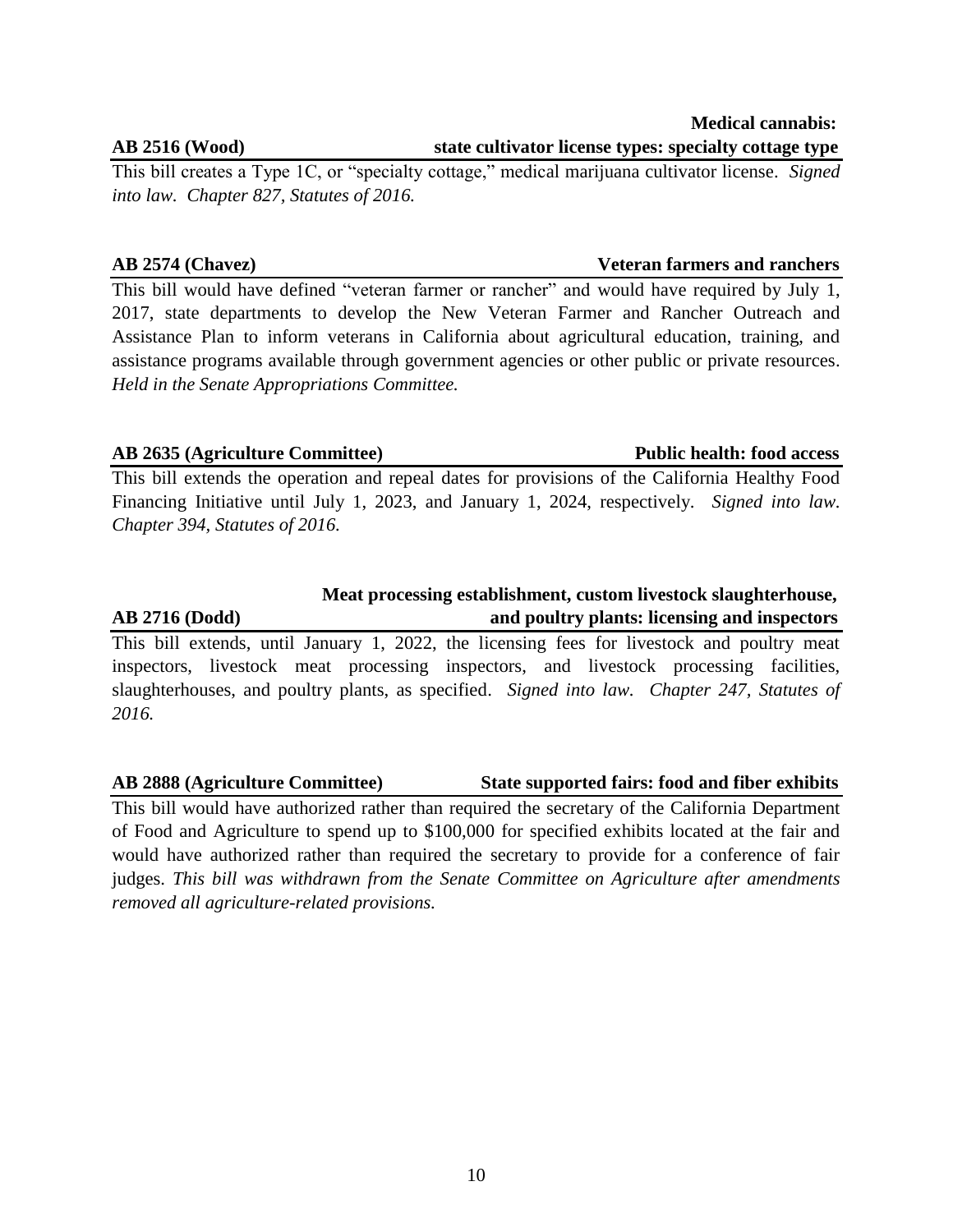# **Oversight and Informational Hearings**

# **Senate Committee on Agriculture Hearings**

# **Impacts of the Drought on Agriculture December 3, 2015**

This informational hearing focused on issues relative to the impact of the prolonged four-year drought on California agriculture and the surrounding communities and what measures are or can be taken to mitigate the effects of the drought. This hearing also provided an update on state programs and activities to assist sustainable water use on farms; discussed the multiplier effects of the drought on agricultural communities such as the impact on schools and farmworkers; and discussed current adaptation strategies and changes in farming practices in response to water availability and conservation. *This hearing was held at the State Capitol in Sacramento, California.*

# **Crisis in the Golden State: Asian Citrus Psyllid's Threat to Destroy California Citrus May 17, 2016**

This informational hearing focused on the crisis facing California citrus due to the rapid spread of Asian citrus psyllid (ACP) throughout California and the additional finds of Huanglongbing (HLB) in the Los Angeles Basin. As already seen in Florida, this tiny invasive pest and the deadly disease it carries has the ability to devastate both the citrus industry as well as residential citrus trees because we do not yet have a cure or treatment for infected trees. Expert witnesses discussed current state, federal, and local actions to detect, control, and prevent the spread of ACP and HLB; the economic impact of ACP/HLB in California; and strategies and solutions to mitigate the spread of ACP/HLB and efforts to find a cure to treat infected trees. *This hearing was held at the State Capitol in Sacramento, California.*

# **Controlling Water Hyacinth in the Delta: An Update on Current and Future Strategies September 27, 2016**

This oversight hearing provided an update on current invasive aquatic weed control strategies in the Delta and a discussion of the challenges, growing partnerships, and solutions to controlling water hyacinth. Water hyacinth is a highly prolific weed that obstructs Delta waterways and marinas, damages natural ecosystems, creates human health and safety hazards, and consumes valuable water resources. Previous hearings have been held on this issue; however, the prevalence of water hyacinth and emerging problematic invasive weeds continue to threaten the health and vitality of the Delta. The California Division of Boating and Waterways, USDA, NASA, as well as other governmental entities, private businesses, and individuals are forming new partnerships to keep water hyacinth from choking the Delta, and the hearing provided the opportunity to discuss these activities and any potential solutions. *This hearing was held at Stockton City Hall, Council Chambers, in Stockton, California.*